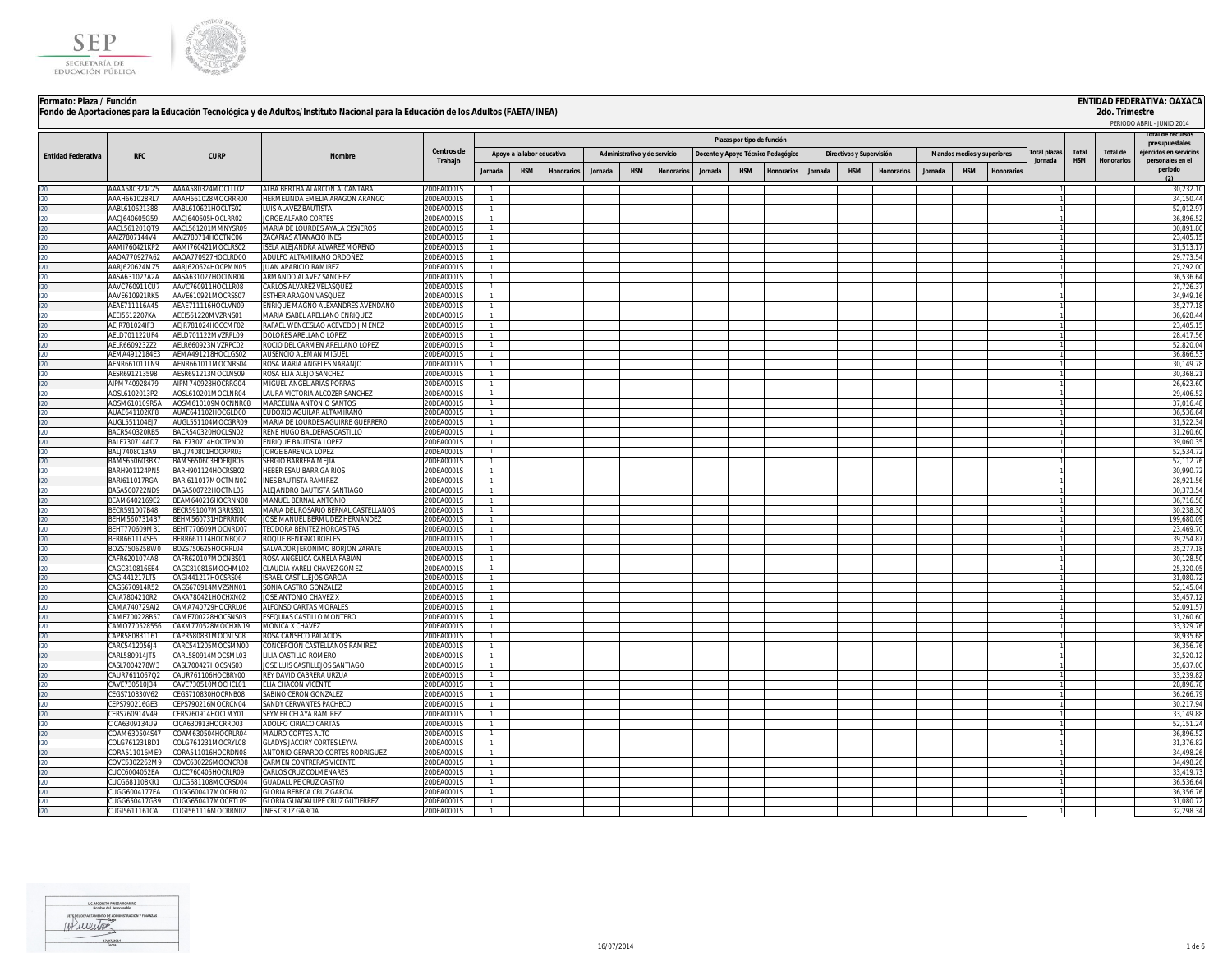



| Formato: Plaza / Función  |                                       |                                          | Fondo de Aportaciones para la Educación Tecnológica y de Adultos/Instituto Nacional para la Educación de los Adultos (FAETA/INEA) |                          |                                  |                            |                   |         |                              |           |         |                                    |                   |         |                          |                   |         |                            |                   |              |            | 2do. Trimestre    | <b>ENTIDAD FEDERATIVA: OAXACA</b>        |
|---------------------------|---------------------------------------|------------------------------------------|-----------------------------------------------------------------------------------------------------------------------------------|--------------------------|----------------------------------|----------------------------|-------------------|---------|------------------------------|-----------|---------|------------------------------------|-------------------|---------|--------------------------|-------------------|---------|----------------------------|-------------------|--------------|------------|-------------------|------------------------------------------|
|                           |                                       |                                          |                                                                                                                                   |                          |                                  |                            |                   |         |                              |           |         |                                    |                   |         |                          |                   |         |                            |                   |              |            |                   | PERIODO ABRIL - JUNIO 2014               |
|                           |                                       |                                          |                                                                                                                                   |                          |                                  |                            |                   |         |                              |           |         | Plazas por tipo de función         |                   |         |                          |                   |         |                            |                   |              |            |                   |                                          |
|                           |                                       |                                          |                                                                                                                                   | Centros de               |                                  | Apoyo a la labor educativa |                   |         | Administrativo y de servicio |           |         | Docente y Apoyo Técnico Pedagógico |                   |         | Directivos y Supervisión |                   |         | Mandos medios y superiores |                   | Total plazas | Total      | Total de          | presupuestales<br>ejercidos en servicios |
| <b>Entidad Federativa</b> | <b>RFC</b>                            | <b>CURP</b>                              | Nombre                                                                                                                            | Trabajo                  |                                  |                            |                   |         |                              |           |         |                                    |                   |         |                          |                   |         |                            |                   | Jornada      | <b>HSM</b> | <b>Honorarios</b> | personales en el                         |
|                           |                                       |                                          |                                                                                                                                   |                          | Jornada                          | <b>HSM</b>                 | <b>Honorarios</b> | Jornada | <b>HSM</b>                   | Honorario | Jornada | <b>HSM</b>                         | <b>Honorarios</b> | Jornada | <b>HSM</b>               | <b>Honorarios</b> | Jornada | <b>HSM</b>                 | <b>Honorarios</b> |              |            |                   | periodo                                  |
| 120                       | CUGR651007440                         | :UGR651007MOCRRS05                       | AARIA DEL ROSARIO CRUZ GARCIA                                                                                                     | 20DEA0001S               |                                  |                            |                   |         |                              |           |         |                                    |                   |         |                          |                   |         |                            |                   |              |            |                   | 32,676.86                                |
| 120                       | CUJT751221MS1                         | :UJT751221HOCRRM06                       | OMAS PEDRO CRUZ JARQUIN                                                                                                           | 20DEA0001S               | 1.                               |                            |                   |         |                              |           |         |                                    |                   |         |                          |                   |         |                            |                   |              |            |                   | 36,056.7                                 |
| 120                       | CULM590814AY0                         | :ULM590814HOCRPG05                       | VIIGUEL ANGEL CRUZ LOPEZ                                                                                                          | 20DEA0001S               | $\mathbf{1}$                     |                            |                   |         |                              |           |         |                                    |                   |         |                          |                   |         |                            |                   |              |            |                   | 36.028.68                                |
|                           | UMA680109GU4<br>CUNO641222214         | CUMA680109HOCRZN09<br>CUXN641222MOCVXR07 | ANTONIO CRUZ MEZA<br><b>VORMA EUNICE CUEVAS X</b>                                                                                 | 20DEA0001S<br>20DEA0001S | 1                                |                            |                   |         |                              |           |         |                                    |                   |         |                          |                   |         |                            |                   |              |            |                   | 35,996.9<br>31.440.5                     |
| 120<br>120<br>120<br>120  | URL600803677                          | URL600803MOCRCR18                        | <b>MARIA DE LOURDES LID CRUZ RICARDEZ</b>                                                                                         | 20DEA0001S               | $\mathbf{1}$<br>$\mathbf{1}$     |                            |                   |         |                              |           |         |                                    |                   |         |                          |                   |         |                            |                   |              |            |                   | 27,157.0                                 |
|                           | URL600803DY7                          | URL600803MOCRCR18                        | <b>AARIA DE LOURDES LID CRUZ RICARDEZ</b>                                                                                         | 20DEA0001S               | $\mathbf{1}$                     |                            |                   |         |                              |           |         |                                    |                   |         |                          |                   |         |                            |                   |              |            |                   | 13.798.9                                 |
|                           | URY780320SK6                          | CURY780320MOCRGD03                       | <b>ADIRA CRUZ REGINO</b>                                                                                                          | 20DEA0001S               | $\mathbf{1}$                     |                            |                   |         |                              |           |         |                                    |                   |         |                          |                   |         |                            |                   |              |            |                   | 31,321.94                                |
| I20<br>I20                | CUSC581128CS7                         | :USC581128MOCRNB06                       | <b>IBELES CRUZ SANCHEZ</b>                                                                                                        | 20DEA0001S               | $\mathbf{1}$                     |                            |                   |         |                              |           |         |                                    |                   |         |                          |                   |         |                            |                   |              |            |                   | 34,498.2                                 |
|                           | CUSD661223SC1<br><b>DEGJ730102RL5</b> | :USD661223HOCRLG00<br>DEGJ730102HOCSRS04 | DAGOBERTO CRUZ SALVATIERRA<br>JESUS RANGEL DESALES GUERACH                                                                        | 20DEA0001S<br>20DEA0001S | $\mathbf{1}$<br>$\mathbf{1}$     |                            |                   |         |                              |           |         |                                    |                   |         |                          |                   |         |                            |                   |              |            |                   | 35,996.8<br>35,457.1                     |
| 120<br>120                | DIGC640716MV0                         | IGC640716MOCZNR08                        | <b>ARMEN DIAZ GONZALEZ</b>                                                                                                        | 20DEA0001S               | $\overline{1}$                   |                            |                   |         |                              |           |         |                                    |                   |         |                          |                   |         |                            |                   |              |            |                   | 52,751.2                                 |
| $ 20\rangle$              | DIMD700627M67                         | (MD700627HOCZRR07                        | <b>DARIO DIAZ MARTINEZ</b>                                                                                                        | 20DEA0001S               | $\mathbf{1}$                     |                            |                   |         |                              |           |         |                                    |                   |         |                          |                   |         |                            |                   |              |            |                   | 35,786.9                                 |
| 120                       | DISA861106H86                         | DISA861106HOCZLL09                       | JOSE ALBERTO DIAZ SALAZAR                                                                                                         | 20DEA0001S               | $\overline{1}$                   |                            |                   |         |                              |           |         |                                    |                   |         |                          |                   |         |                            |                   |              |            |                   | 51,893.8                                 |
| 120                       | DOIA780111JF3                         | DOIA780111HOCRML0                        | ALAIN DORANTES JIMENEZ                                                                                                            | 20DEA0001S               | $\mathbf{1}$                     |                            |                   |         |                              |           |         |                                    |                   |         |                          |                   |         |                            |                   |              |            |                   | 35,337.1                                 |
| 120                       | FAMI571107N94<br>FUMR700919FU1        | AMI571107MDESRR01<br>FUMR700919HOCSNC05  | IRMA LILIA ESTRADA MARTINEZ<br>RICARDO ESTUDILLO MONTALVO                                                                         | 20DEA0001S<br>20DEA0001S | $\overline{1}$<br>$\overline{1}$ |                            |                   |         |                              |           |         |                                    |                   |         |                          |                   |         |                            |                   |              |            |                   | 38,335.9<br>35,097.2                     |
| 120<br>120                | FAGS610530QG0                         | AGS610530MDFRNL05                        | SOLEDAD FRANCO GONZALEZ                                                                                                           | 20DEA0001S               | $\mathbf{1}$                     |                            |                   |         |                              |           |         |                                    |                   |         |                          |                   |         |                            |                   |              |            |                   | 30,194.3                                 |
| 120                       | FEOR780413UD5                         | FOR780413MDERRC04                        | ROCIO FERIA ORTIZ                                                                                                                 | 20DEA0001S               | $\mathbf{1}$                     |                            |                   |         |                              |           |         |                                    |                   |         |                          |                   |         |                            |                   |              |            |                   | 34,323.9                                 |
| 120                       | FETP761101LQ1                         | FETP761101HOCLRR00                       | <b>ERFECTO FELIPE TRAPAGA</b>                                                                                                     | 20DEA0001S               | $\mathbf{1}$                     |                            |                   |         |                              |           |         |                                    |                   |         |                          |                   |         |                            |                   |              |            |                   | 35,996.8                                 |
| 120                       | FOGR7109293C0                         | OGR710929HHGLNE05                        | RAFAEL FLORES GONZALEZ                                                                                                            | 20DEA0001S               | $\mathbf{1}$                     |                            |                   |         |                              |           |         |                                    |                   |         |                          |                   |         |                            |                   |              |            |                   | 36,896.5                                 |
| 120                       | FOIM631111SX9<br>FOPE560130AZ7        | OIM631111HOCLGR06<br>OPE560130HOCLBP00   | <b>MARTIN FLORES IGNACIO</b><br><b>FPIFANIO FI ORFS PUFBLITA</b>                                                                  | 20DEA0001S<br>20DEA0001S | $\mathbf{1}$<br>$\mathbf{1}$     |                            |                   |         |                              |           |         |                                    |                   |         |                          |                   |         |                            |                   |              |            |                   | 52,091.5<br>36,326.7                     |
| 120<br>120                | FOZB740430RX0                         | OZB740430HOCLRN19                        | BENITO JAIME FLORES ZURIT                                                                                                         | 20DEA0001S               | 1                                |                            |                   |         |                              |           |         |                                    |                   |         |                          |                   |         |                            |                   |              |            |                   | 35,816.9                                 |
| 120                       | FUSC7603059F9                         | USC760305MOCNLR09                        | MARIA DEL CARMEN FUENTES SOLAR                                                                                                    | 20DEA0001S               | 1                                |                            |                   |         |                              |           |         |                                    |                   |         |                          |                   |         |                            |                   |              |            |                   | 35,487.1                                 |
| I20<br>I20                | GAAD7505058R2                         | GAAD750505HOCRNV03                       | DAVID GARCIA ANGEL                                                                                                                | 20DEA0001S               | $\mathbf{1}$                     |                            |                   |         |                              |           |         |                                    |                   |         |                          |                   |         |                            |                   |              |            |                   | 35,637.0                                 |
|                           | GACA720925CRA                         | GACA720925HDFSDL05                       | ALFREDO GASGA CID DEL PRADO                                                                                                       | 20DEA0001S               | $\mathbf{1}$                     |                            |                   |         |                              |           |         |                                    |                   |         |                          |                   |         |                            |                   |              |            |                   | 52,068.4                                 |
| 120                       | GALF7301112S5<br>GALM6010238X3        | GALE730111MOCRPR03<br>3ALM601023MOCRNR04 | FRANCISCA GUILLERMIN GARCIA LOPEZ<br><b>MARGARITA LETICIA GARCIA LUNA</b>                                                         | 20DEA0001S<br>20DEA0001S | $\mathbf{1}$<br>$\mathbf{1}$     |                            |                   |         |                              |           |         |                                    |                   |         |                          |                   |         |                            |                   |              |            |                   | 35,277.1<br>34,324.3                     |
| I20<br>I20                | GAI R710301FK6                        | GALR710301MOCLBS04                       | ROSA MARIA GALLEGOS LABIAS                                                                                                        | 20DEA0001S               | 1                                |                            |                   |         |                              |           |         |                                    |                   |         |                          |                   |         |                            |                   |              |            |                   | 37,446.5                                 |
| 120                       | GALS700622D4A                         | GALS700622MOCRPY07                       | SYLVIA MAGDALENA GARCIA LOPEZ                                                                                                     | 20DEA0001S               | 1                                |                            |                   |         |                              |           |         |                                    |                   |         |                          |                   |         |                            |                   |              |            |                   | 26,162.6                                 |
| 120                       | GAMF670305114                         | 3AME670305MOCRRL09                       | <b>I IZABETH GARCIA MARTINEZ</b>                                                                                                  | 20DEA0001S               | $\mathbf{1}$                     |                            |                   |         |                              |           |         |                                    |                   |         |                          |                   |         |                            |                   |              |            |                   | 35,996.7                                 |
| 120                       | GAMF891009AE3<br>GANT8105193F7        | GAMF891009MBCRNT06<br>GANT810519HOCRXR00 | ATIMA DEL ROSARIO GARCIA MENDOZA<br>TARCIS GARCIA NUÑEZ                                                                           | 20DEA0001S<br>20DEA0001S | $\mathbf{1}$<br>$\mathbf{1}$     |                            |                   |         |                              |           |         |                                    |                   |         |                          |                   |         |                            |                   |              |            |                   | 29,773.5<br>28,471.7                     |
| 120<br>120                | GATI700220R64                         | GATI700220MOCRMR07                       | IRMA GARCIA TAMAYO                                                                                                                | 20DEA0001S               | $\mathbf{1}$                     |                            |                   |         |                              |           |         |                                    |                   |         |                          |                   |         |                            |                   |              |            |                   | 36,716.5                                 |
| 120                       | GAVC800126EG4                         | GAVC800126MOCYLL08                       | LAUDIA LILIANA GAY VALENCIA                                                                                                       | 20DEA0001S               |                                  |                            |                   |         |                              |           |         |                                    |                   |         |                          |                   |         |                            |                   |              |            |                   | 23,999.5                                 |
| 120                       | GOCL5306113T1                         | GOCL530611HOCMSS00                       | UIS RAFAEL GOMEZ CASTILLO                                                                                                         | 20DEA0001S               | $\mathbf{1}$                     |                            |                   |         |                              |           |         |                                    |                   |         |                          |                   |         |                            |                   |              |            |                   | 35,457.1                                 |
| 120                       | GOFC5803062S4                         | GOFC580306HOCNRR02                       | IRO GONZALEZ FRANCO                                                                                                               | 20DEA0001S               | $\mathbf{1}$                     |                            |                   |         |                              |           |         |                                    |                   |         |                          |                   |         |                            |                   |              |            |                   | 31,077.6                                 |
| 120<br>120                | GOJL800608124<br>GOOP610218T72        | GOJL800608HVZMCS07<br>00P610228MOCNRR0   | UIS ALBERTO GOMEZ JACOME<br>OREIRIA ALEONSINA GONZALEZ ORTEGA                                                                     | 20DEA0001S<br>20DEA0001S |                                  |                            |                   |         |                              |           |         |                                    |                   |         |                          |                   |         |                            |                   |              |            |                   | 35.788.2<br>52,151.2                     |
| 120                       | GOPE610511J59                         | OPE610511HOCNRR0                         | RNESTO GONZALEZ PERALTA                                                                                                           | 20DEA0001S               |                                  |                            |                   |         |                              |           |         |                                    |                   |         |                          |                   |         |                            |                   |              |            |                   | 38,935.6                                 |
|                           | GORJ681203GH6                         | GORJ681203HOCNZV07                       | AVIER GONZALEZ RUIZ                                                                                                               | 20DEA0001S               | $\overline{1}$                   |                            |                   |         |                              |           |         |                                    |                   |         |                          |                   |         |                            |                   |              |            |                   | 37,329.7                                 |
| 120<br>120<br>120         | GORS630531PT4                         | GORS630531MOCDSL00                       | ILVIA GODINEZ RASGADO                                                                                                             | 20DEA00019               |                                  |                            |                   |         |                              |           |         |                                    |                   |         |                          |                   |         |                            |                   |              |            |                   | 35,636.8                                 |
|                           | GORS740318BX<br>GUCF571020QL8         | ORS740318MDEMYN03<br>SUCF571020HOCTNL07  | ANDRA ANGELICA GOMEZ REYES<br><b>LICIANO GUTIERREZ CONTRERAS</b>                                                                  | 20DEA0001S<br>20DEA0001S |                                  |                            |                   |         |                              |           |         |                                    |                   |         |                          |                   |         |                            |                   |              |            |                   | 32,448.4<br>39,838.3                     |
|                           | GUDH680108EC7                         | GUDH680108HOCTZL0                        | <b>IFI ADIO GLITIERREZ DIA:</b>                                                                                                   | 20DEA0001S               |                                  |                            |                   |         |                              |           |         |                                    |                   |         |                          |                   |         |                            |                   |              |            |                   | 40.032.8                                 |
| 20<br>  20<br>  20        | GUMI680814RKF                         | <b>IUM I680814MOCTRN02</b>               | UANA BELEN GUTIERREZ MORALES                                                                                                      | 20DEA0001S               |                                  |                            |                   |         |                              |           |         |                                    |                   |         |                          |                   |         |                            |                   |              |            |                   | 35,097.2                                 |
|                           | GUSR6510162R4                         | <b>USR651016MOCZLC03</b>                 | OCIO ILIHA GHZMAN SOLANI                                                                                                          | 20DEA0001S               |                                  |                            |                   |         |                              |           |         |                                    |                   |         |                          |                   |         |                            |                   |              |            |                   | 35.697.0                                 |
|                           | HEBV650315UQ8                         | HEBV650315HOCRRD09                       | IDAL EDMUNDO HERNANDEZ BARRIENTOS                                                                                                 | 20DEA0001S               |                                  |                            |                   |         |                              |           |         |                                    |                   |         |                          |                   |         |                            |                   |              |            |                   | 34,079.5                                 |
|                           | HECF510117120<br><b>HECM781122PA4</b> | HECF510117HOCRRL04<br>HECM781122HOCRNR02 | LORENTINO NATALIO HERNANDEZ CERVANTES<br><b>AAURO HERNANDEZ CANSECC</b>                                                           | 20DEA0001S<br>20DEA0001S |                                  |                            |                   |         |                              |           |         |                                    |                   |         |                          |                   |         |                            |                   |              |            |                   | 52,718.4<br>38.476.8                     |
|                           | HECR740928IY6                         | HECR740928MOCRCQ01                       | RAQUEL HERNANDEZ COCA                                                                                                             | 20DEA0001S               |                                  |                            |                   |         |                              |           |         |                                    |                   |         |                          |                   |         |                            |                   |              |            |                   | 31,324.0                                 |
|                           | HEDG730227D28                         | HEDG730227HOCRZL06                       | <b>SILBERTO HERNANDEZ DIAZ</b>                                                                                                    | 20DEA0001S               | $\mathbf{1}$                     |                            |                   |         |                              |           |         |                                    |                   |         |                          |                   |         |                            |                   |              |            |                   | 35.457.1                                 |
|                           | <b>HEHC720327BD1</b>                  | HEHC720327MOCRRL06                       | ELSA HERNANDEZ HERNANDEZ                                                                                                          | 20DEA0001S               |                                  |                            |                   |         |                              |           |         |                                    |                   |         |                          |                   |         |                            |                   |              |            |                   | 33,106.8                                 |
|                           | HEHI660424P63                         | HEHI660424MOCRRR03                       | RMA HERNANDEZ HERNANDEZ                                                                                                           | 20DEA0001S               | $\mathbf{1}$                     |                            |                   |         |                              |           |         |                                    |                   |         |                          |                   |         |                            |                   |              |            |                   | 35.498.2                                 |
|                           | HEJA601202516<br>HELA6405036E1        | HEJA601202MDFRML08<br>HELA640503HOCRPN06 | LMA LOURDES HERNANDEZ JIMENEZ<br><b>INDRES HERNANDEZ LOPEZ</b>                                                                    | 20DEA0001S<br>20DEA0001S | $\overline{1}$<br>$\overline{1}$ |                            |                   |         |                              |           |         |                                    |                   |         |                          |                   |         |                            |                   |              |            |                   | 38,935.6<br>33,689.6                     |
|                           | HELA680221DQ0                         | HELA680221HOCRZN05                       | <b>ANTONIO HERNANDEZ LOAEZA</b>                                                                                                   | 20DEA0001S               | $\mathbf{1}$                     |                            |                   |         |                              |           |         |                                    |                   |         |                          |                   |         |                            |                   |              |            |                   | 36,476.6                                 |
|                           | <b>HEMF741112KP1</b>                  | HEMF741112MOCRRD04                       | <b>IDELINA HERNANDEZ MERINO</b>                                                                                                   | 20DEA0001S               | $\overline{1}$                   |                            |                   |         |                              |           |         |                                    |                   |         |                          |                   |         |                            |                   |              |            |                   | 35,971.5                                 |
|                           | HERH580904K48                         | HERH580904HGRRZC08                       | <b>HECTOR JAVIER HERNANDEZ RUIZ</b>                                                                                               | 20DEA0001S               | $\overline{1}$                   |                            |                   |         |                              |           |         |                                    |                   |         |                          |                   |         |                            |                   |              |            |                   | 34,498.2                                 |
|                           | HFR1721022OP9<br><b>HESD620525LLE</b> | HERJ721022HOCRYN07<br>HESD620525MOCRNM06 | <b>IUAN SANTIAGO HERNANDEZ REYES</b><br>OMITILA HERNANDEZ SANCHEZ                                                                 | 20DEA0001S               | $\overline{1}$<br>$\overline{1}$ |                            |                   |         |                              |           |         |                                    |                   |         |                          |                   |         |                            |                   |              |            |                   | 36,896.5<br>34.769.2                     |
|                           | HESN780925235                         | HESN780925MBCRLR16                       | NORMA HERNANDEZ SOLI!                                                                                                             | 20DEA0001S<br>20DEA0001S | $\overline{1}$                   |                            |                   |         |                              |           |         |                                    |                   |         |                          |                   |         |                            |                   |              |            |                   | 29,859.9                                 |
| I20<br>I20                | HFTC620302FK6                         | HETC620302HOCRLR04                       | CRISTOBAL HERNANDEZ TOLEDO                                                                                                        | 20DEA0001S               | $\overline{1}$                   |                            |                   |         |                              |           |         |                                    |                   |         |                          |                   |         |                            |                   |              |            |                   | 29,432.3                                 |
|                           | HEZF670206C56                         | HEZF670206HOCRRL06                       | FELIPE DE JESUS HEREDIA ZARAT                                                                                                     | 20DEA0001S               |                                  |                            |                   |         |                              |           |         |                                    |                   |         |                          |                   |         |                            |                   |              |            |                   | 34,049.5                                 |

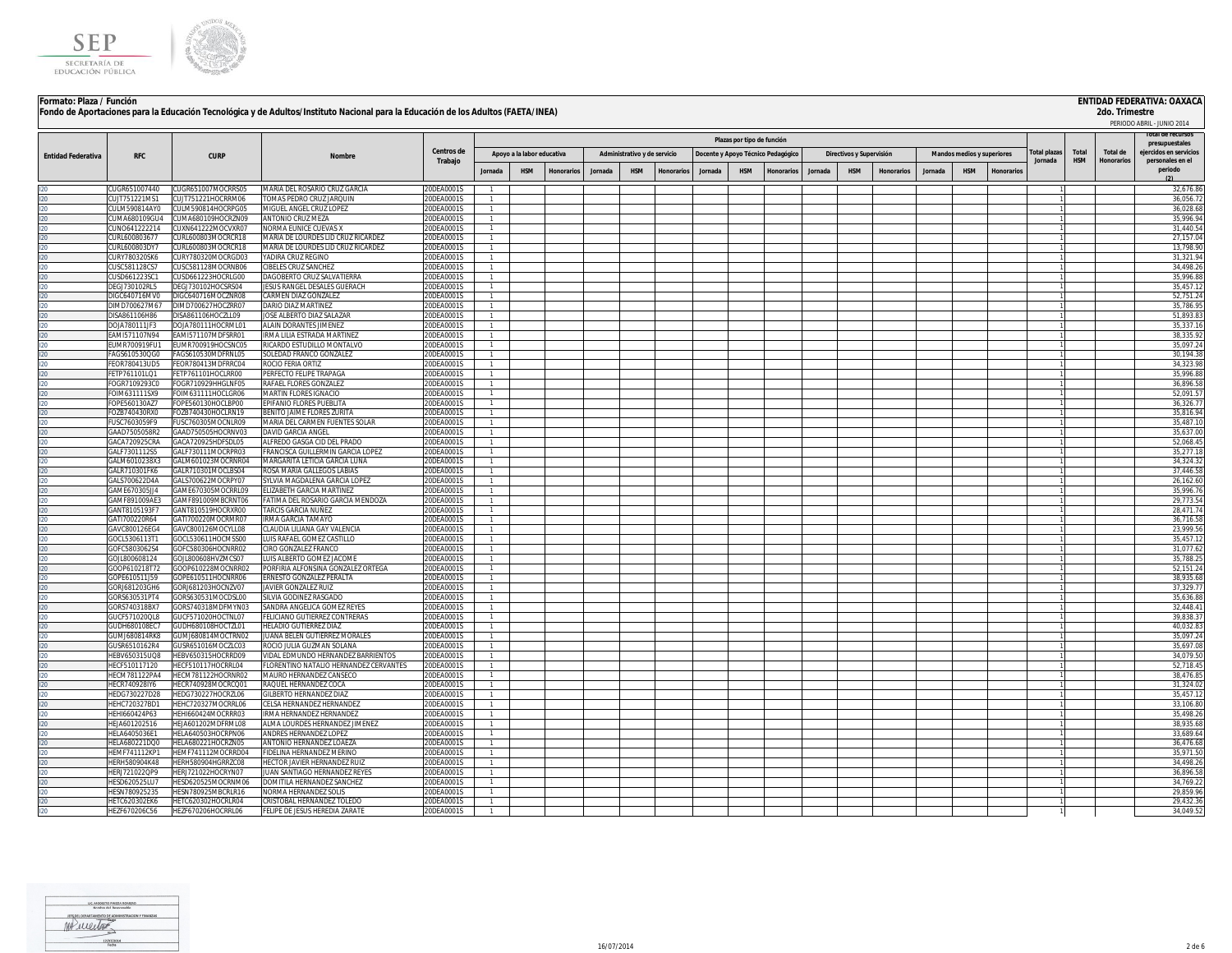



| Formato: Plaza / Función  |                                       |                                                 |                                                                                                                                   |                          |                                |                            |            |         |                              |                 |                                    |                            |                   |         |                          |                   |         |                            |           |             |                     |                   | <b>ENTIDAD FEDERATIVA: OAXACA</b> |
|---------------------------|---------------------------------------|-------------------------------------------------|-----------------------------------------------------------------------------------------------------------------------------------|--------------------------|--------------------------------|----------------------------|------------|---------|------------------------------|-----------------|------------------------------------|----------------------------|-------------------|---------|--------------------------|-------------------|---------|----------------------------|-----------|-------------|---------------------|-------------------|-----------------------------------|
|                           |                                       |                                                 | Fondo de Aportaciones para la Educación Tecnológica y de Adultos/Instituto Nacional para la Educación de los Adultos (FAETA/INEA) |                          |                                |                            |            |         |                              |                 |                                    |                            |                   |         |                          |                   |         |                            |           |             |                     | 2do. Trimestre    |                                   |
|                           |                                       |                                                 |                                                                                                                                   |                          |                                |                            |            |         |                              |                 |                                    |                            |                   |         |                          |                   |         |                            |           |             |                     |                   | PERIODO ABRIL - JUNIO 2014        |
|                           |                                       |                                                 |                                                                                                                                   |                          |                                |                            |            |         |                              |                 |                                    | Plazas por tipo de función |                   |         |                          |                   |         |                            |           |             |                     |                   | presupuestales                    |
| <b>Entidad Federativa</b> | <b>RFC</b>                            | <b>CURP</b>                                     | Nombre                                                                                                                            | Centros de               |                                | Apoyo a la labor educativa |            |         | Administrativo y de servicio |                 | Docente y Apoyo Técnico Pedagógico |                            |                   |         | Directivos y Supervisión |                   |         | Mandos medios y superiores |           | otal plazas | Total<br><b>HSM</b> | <b>Total de</b>   | eiercidos en servicio:            |
|                           |                                       |                                                 |                                                                                                                                   | Trabajo                  | lornada                        | <b>HSM</b>                 | Honorarios | Jornada | <b>HSM</b>                   | <b>Honorari</b> | Jornada                            | <b>HSM</b>                 | <b>Ionorarios</b> | Jornada | <b>HSM</b>               | <b>Honorarios</b> | Jornada | <b>HSM</b>                 | Honorario | Jornada     |                     | <b>Honorarios</b> | personales en el<br>periodo       |
|                           |                                       |                                                 |                                                                                                                                   |                          |                                |                            |            |         |                              |                 |                                    |                            |                   |         |                          |                   |         |                            |           |             |                     |                   |                                   |
| $20^{\circ}$              | HISI610524T6A                         | HISI610524MOCPND02                              | DALIA SONIA OLIVIA HIPOLITO SANTIAGO                                                                                              | 20DEA0001S               | $\mathbf{1}$                   |                            |            |         |                              |                 |                                    |                            |                   |         |                          |                   |         |                            |           |             |                     |                   | 30.238.30                         |
| 20                        | HUGJ740730HP7                         | HUGJ740730HOCRRN05                              | JUAN PABLO HURTADO GARCIA                                                                                                         | 20DEA0001S               | $\mathbf{1}$                   |                            |            |         |                              |                 |                                    |                            |                   |         |                          |                   |         |                            |           |             |                     |                   | 3,625.2                           |
| $20 -$<br>20.             | JA0E570420U37<br><b>IASA531102HS5</b> | JAOE570420MOCRRL05<br><b>IASA531102MOCCNN00</b> | ELIA JARQUIN ORTIZ<br>MARIA DE LOS ANGELES JACINTO SANTOS                                                                         | 20DEA0001S<br>20DEA0001S | $\mathbf{1}$<br>$\overline{1}$ |                            |            |         |                              |                 |                                    |                            |                   |         |                          |                   |         |                            |           |             |                     |                   | 27,266.20<br>38,935.6             |
| $20 -$                    | JEMM770413CW5                         | <b>IFMM770413HOCSIR00</b>                       | MARGARITO DE JESUS MEJIA                                                                                                          | 20DEA0001S               | $\mathbf{1}$                   |                            |            |         |                              |                 |                                    |                            |                   |         |                          |                   |         |                            |           |             |                     |                   | 38,476.8                          |
| $20 -$                    | JICE590225TP9                         | IICE590225MOCMBL06                              | ELVIRA CECILIA JIMENEZ CABALLERO                                                                                                  | 20DFA0001S               | 1                              |                            |            |         |                              |                 |                                    |                            |                   |         |                          |                   |         |                            |           |             |                     |                   | 24, 157.2                         |
|                           | JILA810126KF8                         | JILA810126MOCMPR05                              | ARACELI JIMENEZ LOPEZ                                                                                                             | 20DEA0001S               | $\mathbf{1}$                   |                            |            |         |                              |                 |                                    |                            |                   |         |                          |                   |         |                            |           |             |                     |                   | 9,040.7                           |
|                           | JILN681122L83                         | JILN681122MOCMPR01                              | NORMA ISABEL IIMENEZ LOPEZ                                                                                                        | 20DEA0001S               | $\mathbf{1}$                   |                            |            |         |                              |                 |                                    |                            |                   |         |                          |                   |         |                            |           |             |                     |                   | 52,151.2                          |
| 20.                       | JIME5207231N4                         | JIME520723MOCMRL02<br>IIPE670915MOCMCV00        | ELDA JIMENEZ MORGAN                                                                                                               | 20DEA0001S               | $\mathbf{1}$<br>$\overline{1}$ |                            |            |         |                              |                 |                                    |                            |                   |         |                          |                   |         |                            |           |             |                     |                   | 33,006.6<br>36,726.9              |
|                           | JIPE670915175<br>JIPR770214DV3        | JIPR770214HOCMXB07                              | EVA MIRTHALA JIMENEZ PACHECO<br>ROBERTO JIMENEZ PIÑON                                                                             | 20DEA0001S<br>20DEA0001S | $\mathbf{1}$                   |                            |            |         |                              |                 |                                    |                            |                   |         |                          |                   |         |                            |           |             |                     |                   | 35,277.1                          |
|                           | JUAJ450414JC1                         | JUAJ450414HOCRRS03                              | JUSTINO JUAREZ ARAGON                                                                                                             | 20DEA0001S               | $\mathbf{1}$                   |                            |            |         |                              |                 |                                    |                            |                   |         |                          |                   |         |                            |           |             |                     |                   | 32,520.1                          |
|                           | JUPO750613A1A                         | IUPO750613HOCRCS06                              | OSVALDO ANTONIO JUAREZ PICHARDO                                                                                                   | 20DEA0001S               |                                |                            |            |         |                              |                 |                                    |                            |                   |         |                          |                   |         |                            |           |             |                     |                   | 29,230.3                          |
|                           | JUVA7606132K6                         | IUVA760613MOCRSN02                              | ANTONIA JUAREZ VASQUEZ                                                                                                            | 20DEA0001S               | $\mathbf{1}$                   |                            |            |         |                              |                 |                                    |                            |                   |         |                          |                   |         |                            |           |             |                     |                   | 23.356.9                          |
|                           | KAGX620119551                         | XGA620119HYNNNL05                               | ALBERTO KANTUN GONZALE                                                                                                            | 20DEA0001S               |                                |                            |            |         |                              |                 |                                    |                            |                   |         |                          |                   |         |                            |           |             |                     |                   | 38,335.9                          |
|                           | LECE540605AN2<br>LIEN6509218R7        | ECE540605MOCNRL06<br>FN650921HOCBSX04           | FLOISA IOSEEINA LEON CRUZ<br>NOF LIBORIO ESCAMILLA                                                                                | 20DEA0001S<br>20DEA0001S |                                |                            |            |         |                              |                 |                                    |                            |                   |         |                          |                   |         |                            |           |             |                     |                   | 23,356.9<br>36,176.8              |
|                           | LIMC740127RW4                         | IMC740127MOCNTC0                                | CICLALLI INARES MATUS                                                                                                             | 20DEA0001S               |                                |                            |            |         |                              |                 |                                    |                            |                   |         |                          |                   |         |                            |           |             |                     |                   | 35,277.                           |
|                           | LOAH641025SN2                         | OAH641025HOCPNC0                                | HECTOR LOPEZ ANTONIC                                                                                                              | 0DEA0001S                |                                |                            |            |         |                              |                 |                                    |                            |                   |         |                          |                   |         |                            |           |             |                     |                   | 36,896.4                          |
|                           | LOAR670604CT0                         | OAR670604MOCPNT05                               | RUTILIA LOPEZ ANTONIO                                                                                                             | 20DEA0001S               |                                |                            |            |         |                              |                 |                                    |                            |                   |         |                          |                   |         |                            |           |             |                     |                   | 31.816.3                          |
|                           | LOCA681026FT9                         | KCA681026HOCPSL06                               | ALFREDO CARLOS LOPEZ CASTRO                                                                                                       | 0DEA0001S                |                                |                            |            |         |                              |                 |                                    |                            |                   |         |                          |                   |         |                            |           |             |                     |                   | 35,637.0                          |
|                           | LOCG650407U15<br>LOCH780529JC7        | OCG650407MOCPRD05<br>OCH780529HOCPRR03          | <b>GUADALUPE LOPEZ CARRASCO</b><br>HIRAM LOPEZ CARRASCO                                                                           | 20DEA0001S<br>20DEA0001S | $\mathbf{1}$                   |                            |            |         |                              |                 |                                    |                            |                   |         |                          |                   |         |                            |           |             |                     |                   | 39,254.8<br>35,187.2              |
| 20.                       | LOGA6810026G2                         | OGA681002HOCPRN09                               | <b>ANDRES LOPEZ GARCIA</b>                                                                                                        | 20DEA0001S               | $\overline{1}$                 |                            |            |         |                              |                 |                                    |                            |                   |         |                          |                   |         |                            |           |             |                     |                   | 36,986.4                          |
|                           | LOGJ5909045I0                         | OGJ590904HOCPMM07                               | JAIME LOPEZ GOMEZ                                                                                                                 | 20DEA0001S               | $\overline{1}$                 |                            |            |         |                              |                 |                                    |                            |                   |         |                          |                   |         |                            |           |             |                     |                   | 36.536.7                          |
|                           | LOGJ6502272F3                         | LOGJ650227HOCPLL02                              | JULIO CESAR LOPEZ GALVEZ                                                                                                          | 20DEA0001S               | $\mathbf{1}$                   |                            |            |         |                              |                 |                                    |                            |                   |         |                          |                   |         |                            |           |             |                     |                   | 32,790.0                          |
|                           | LOG1680624MYA                         | LOGJ680624HOCPNN02                              | JUAN CARLOS LOPEZ GONZALEZ                                                                                                        | 20DFA0001S               | $\overline{1}$                 |                            |            |         |                              |                 |                                    |                            |                   |         |                          |                   |         |                            |           |             |                     |                   | 31.093.4                          |
|                           | LOGV710228F47<br>LOHT671003KL7        | OGV710228HOCPNC05<br>OHT671003MOCPRR02          | VICTOR LOPEZ GUENDOLAIN<br>TERESITA DE JESUS LOPEZ HERNANDEZ                                                                      | 20DEA0001S<br>20DFA0001S | $\overline{1}$<br>1            |                            |            |         |                              |                 |                                    |                            |                   |         |                          |                   |         |                            |           |             |                     |                   | 33,239.9<br>35,626.5              |
|                           | LOHV7401254GA                         | OHV740125MOCPRR00                               | <b>VIRGINIA LOPEZ HERNANDEZ</b>                                                                                                   | 20DEA0001S               | 1                              |                            |            |         |                              |                 |                                    |                            |                   |         |                          |                   |         |                            |           |             |                     |                   | 24,597.6                          |
|                           | LOLA700424Q88                         | OLA700424HOCPPL03                               | ALEJANDRO LOPEZ LOPEZ                                                                                                             | 20DEA0001S               | $\mathbf{1}$                   |                            |            |         |                              |                 |                                    |                            |                   |         |                          |                   |         |                            |           |             |                     |                   | 36,926.5                          |
|                           | LOLR711207D61                         | .OLR711207MOCPSC08                              | ROCELIA LOPEZ LUIS                                                                                                                | 20DEA0001S               | $\mathbf{1}$                   |                            |            |         |                              |                 |                                    |                            |                   |         |                          |                   |         |                            |           |             |                     |                   | 34,099.5                          |
|                           | OLT6312289C4                          | OLT631228MOCPSF08                               | TEOFILA LOPEZ LUIS                                                                                                                | 20DEA0001S               | $\mathbf{1}$                   |                            |            |         |                              |                 |                                    |                            |                   |         |                          |                   |         |                            |           |             |                     |                   | 37,256.4                          |
|                           | OMF6504039G1<br>OOC700725679          | OMF650403MOCPJR07<br>OOC700725MOCPRL09          | FRANCISCA OFELIA LOPEZ MEJIA<br>CLAUDIA DEL CARMEN LOPEZ OROZCO                                                                   | 20DEA0001S<br>20DEA0001S |                                |                            |            |         |                              |                 |                                    |                            |                   |         |                          |                   |         |                            |           |             |                     |                   | 35,816.9<br>32,527.0              |
|                           | OOE720214D52                          | 00E720214MOCPRR06                               | ERIKA PATRICIA LOPEZ OROZCO                                                                                                       | 20DEA0001S               |                                |                            |            |         |                              |                 |                                    |                            |                   |         |                          |                   |         |                            |           |             |                     |                   | 33,149.8                          |
|                           | <b>JPY800507GD6</b>                   | OPY800507MOCPND02                               | YADIRA LOPEZ PINEDA                                                                                                               | 20DEA0001S               | $\mathbf{1}$                   |                            |            |         |                              |                 |                                    |                            |                   |         |                          |                   |         |                            |           |             |                     |                   | 22.553.6                          |
|                           | DRG610918UD7                          | ORG610918HOCPDN07                               | <b>GENARO LOPEZ RODRIGUEZ</b>                                                                                                     | 0DEA0001S                |                                |                            |            |         |                              |                 |                                    |                            |                   |         |                          |                   |         |                            |           |             |                     |                   | 38,335.9                          |
|                           | OSE641115L77                          | OSE641115MOCPNL01                               | <b>FLPIDIA LOPEZ SANTIAGO</b>                                                                                                     | 0DFA0001S                |                                |                            |            |         |                              |                 |                                    |                            |                   |         |                          |                   |         |                            |           |             |                     |                   | 33.976.5                          |
|                           | OST640114FJ9<br>OVE741027LG9          | OST640114MOCPRR01<br>OVE741027HOCPLD04          | MARIA TERESA LOPEZ SORIANO<br>EDUARDO REY LOPEZ VILLAVICENCIO                                                                     | 0DEA0001S<br>0DEA0001S   | $\mathbf{1}$                   |                            |            |         |                              |                 |                                    |                            |                   |         |                          |                   |         |                            |           |             |                     |                   | 29,033.3<br>23,713.9              |
|                           | OVJ640412H41                          | OVJ640412MOCPSL00                               | JULIA LOPEZ VASQUEZ                                                                                                               | 20DEA0001S               | $\mathbf{1}$                   |                            |            |         |                              |                 |                                    |                            |                   |         |                          |                   |         |                            |           |             |                     |                   | 32.511.8                          |
| הכ                        | UGA5910015F6                          | UGA591001HOCNRN02                               | ANGEL LUNA GARCIA                                                                                                                 | 20DEA0001S               | $\mathbf{1}$                   |                            |            |         |                              |                 |                                    |                            |                   |         |                          |                   |         |                            |           |             |                     |                   | 36.356.7                          |
| 20.                       | USS681111QD6                          | USS681111MOCSNY01                               | SYLVIA VICTORIA LUIS SANTOS                                                                                                       | 20DEA0001S               | $\mathbf{1}$                   |                            |            |         |                              |                 |                                    |                            |                   |         |                          |                   |         |                            |           |             |                     |                   | 33.454.6                          |
| 20.                       | MACE610812JD7                         | MACE610812MOCTRL01                              | ELENA MATUS CRUZ                                                                                                                  | 20DEA0001S               | $\mathbf{1}$                   |                            |            |         |                              |                 |                                    |                            |                   |         |                          |                   |         |                            |           |             |                     |                   | 35,137.7                          |
| $20 -$                    | MACU540516K44<br>MAGD530225JB0        | MACU540516HOCTYB00<br>MAGD530225MOCNLL02        | <b>UBALDO MATIAS CAYETANO</b><br>DALIA VICTORIA MANZANARES GL                                                                     | 20DEA0001S<br>0DFA0001S  | $\mathbf{1}$                   |                            |            |         |                              |                 |                                    |                            |                   |         |                          |                   |         |                            |           |             |                     |                   | 37.316.46<br>32,857.9             |
| 20.                       | MAGP710531ST2                         | MAGP710531MOCRRT08                              | PETRONILA MARTINEZ GARCIA                                                                                                         | 20DEA0001S               | $\overline{1}$<br>$\mathbf{1}$ |                            |            |         |                              |                 |                                    |                            |                   |         |                          |                   |         |                            |           |             |                     |                   | 35.816.9                          |
| 20.                       | MAI C530727D52                        | MAI C530727HOCRSL07                             | CELESTINO MARTINEZ LUIS                                                                                                           | 20DEA0001S               | $\mathbf{1}$                   |                            |            |         |                              |                 |                                    |                            |                   |         |                          |                   |         |                            |           |             |                     |                   | 52,593.4                          |
|                           | MAI D570609T63                        | MAI D570609MOCRPL05                             | DALILA MARTINEZ LOPEZ                                                                                                             | 20DEA0001S               | $\overline{1}$                 |                            |            |         |                              |                 |                                    |                            |                   |         |                          |                   |         |                            |           |             |                     |                   | 29,595.7                          |
|                           | MALN581029GV3                         | MALN581029HOCRPR05                              | NARCISO ELOY MARCIAL LOPEZ                                                                                                        | 20DEA0001S               | $\mathbf{1}$                   |                            |            |         |                              |                 |                                    |                            |                   |         |                          |                   |         |                            |           |             |                     |                   | 36,028.6                          |
|                           | MAMA6501036V4                         | MAMA650103HCSRNB06                              | ABEL MARTINEZ MUNDO                                                                                                               | 20DEA0001S               | $\mathbf{1}$                   |                            |            |         |                              |                 |                                    |                            |                   |         |                          |                   |         |                            |           |             |                     |                   | 34,769.2                          |
|                           | MAMC6609242V3<br>MAMX720608I93        | MAMC660924MOCRRR06<br>MXME720608MOCRTS02        | MARIA DEL CARMEN MARTINEZ MARTINEZ<br>ESPERANZA MARTINEZ MATUS                                                                    | 20DEA0001S<br>20DEA0001S | $\mathbf{1}$<br>$\mathbf{1}$   |                            |            |         |                              |                 |                                    |                            |                   |         |                          |                   |         |                            |           |             |                     |                   | 30,797.8<br>29,854.6              |
|                           | MAPC700724R58                         | MAPC700724MOCRRR08                              | MARIA CRISTINA MARTINEZ PEREZ                                                                                                     | 20DEA0001S               | $\mathbf{1}$                   |                            |            |         |                              |                 |                                    |                            |                   |         |                          |                   |         |                            |           |             |                     |                   | 36,896.5                          |
|                           | MAPE6206013R5                         | MAXP620601HOCRXD07                              | PEDRO MARTINEZ X                                                                                                                  | 20DEA0001S               | $\mathbf{1}$                   |                            |            |         |                              |                 |                                    |                            |                   |         |                          |                   |         |                            |           |             |                     |                   | 34,409.3                          |
|                           | MAPF580215Q33                         | MAPF580215HOCRRS00                              | <b>FAUSTINO MARTINEZ PEREZ</b>                                                                                                    | 20DEA0001S               | $\mathbf{1}$                   |                            |            |         |                              |                 |                                    |                            |                   |         |                          |                   |         |                            |           |             |                     |                   | 38,076.4                          |
|                           | MAPT670924LK2                         | MAPT670924MOCRRR09                              | TEREZA MARTINEZ PEREZ                                                                                                             | 20DEA0001S               | $\mathbf{1}$                   |                            |            |         |                              |                 |                                    |                            |                   |         |                          |                   |         |                            |           |             |                     |                   | 36,356.7                          |
|                           | MAQL560814GK3<br>MARI780504T25        | MAQL560814HOCRRS03<br>VIARI780504HOCRSV08       | JOSE LUIS MARTINEZ QUIROZ<br><b>IVAN MARTINEZ RIOS</b>                                                                            | 20DEA0001S<br>20DEA0001S | $\mathbf{1}$<br>$\mathbf{1}$   |                            |            |         |                              |                 |                                    |                            |                   |         |                          |                   |         |                            |           |             |                     |                   | 30,267.6<br>35,637.0              |
|                           | MARS730806MF6                         | MARS730806HOCTDL04                              | SALVADOR ANGEL MATA RODRIGUEZ                                                                                                     | 20DEA0001S               |                                |                            |            |         |                              |                 |                                    |                            |                   |         |                          |                   |         |                            |           |             |                     |                   | 36.356.7                          |
|                           | MART680521O13                         | <b>AART680521MOCRIR01</b>                       | TRINIDAD VALENTINA MARTINEZ ROJAS                                                                                                 | 20DEA0001S               |                                |                            |            |         |                              |                 |                                    |                            |                   |         |                          |                   |         |                            |           |             |                     |                   | 27,799.9                          |
|                           | MASA8211255H7                         | VIASA821125HOCRLB04                             | ABEL MARTINEZ SALINAS                                                                                                             | 20DEA0001S               |                                |                            |            |         |                              |                 |                                    |                            |                   |         |                          |                   |         |                            |           |             |                     |                   | 33.297.8                          |
|                           | MASV6410089C0                         | MASV641008HOCRYC01                              | <b>VICENTE MARTINEZ SAYNES</b>                                                                                                    | 0DEA0001S                |                                |                            |            |         |                              |                 |                                    |                            |                   |         |                          |                   |         |                            |           |             |                     |                   | 35,457.1                          |
|                           | MEDJ630930RG6                         | MEDJ630930HOCRZR00                              | JERONIMO MANUEL MERINO DIAZ                                                                                                       | 20DEA0001S               |                                |                            |            |         |                              |                 |                                    |                            |                   |         |                          |                   |         |                            |           |             |                     |                   | 35.457.00                         |

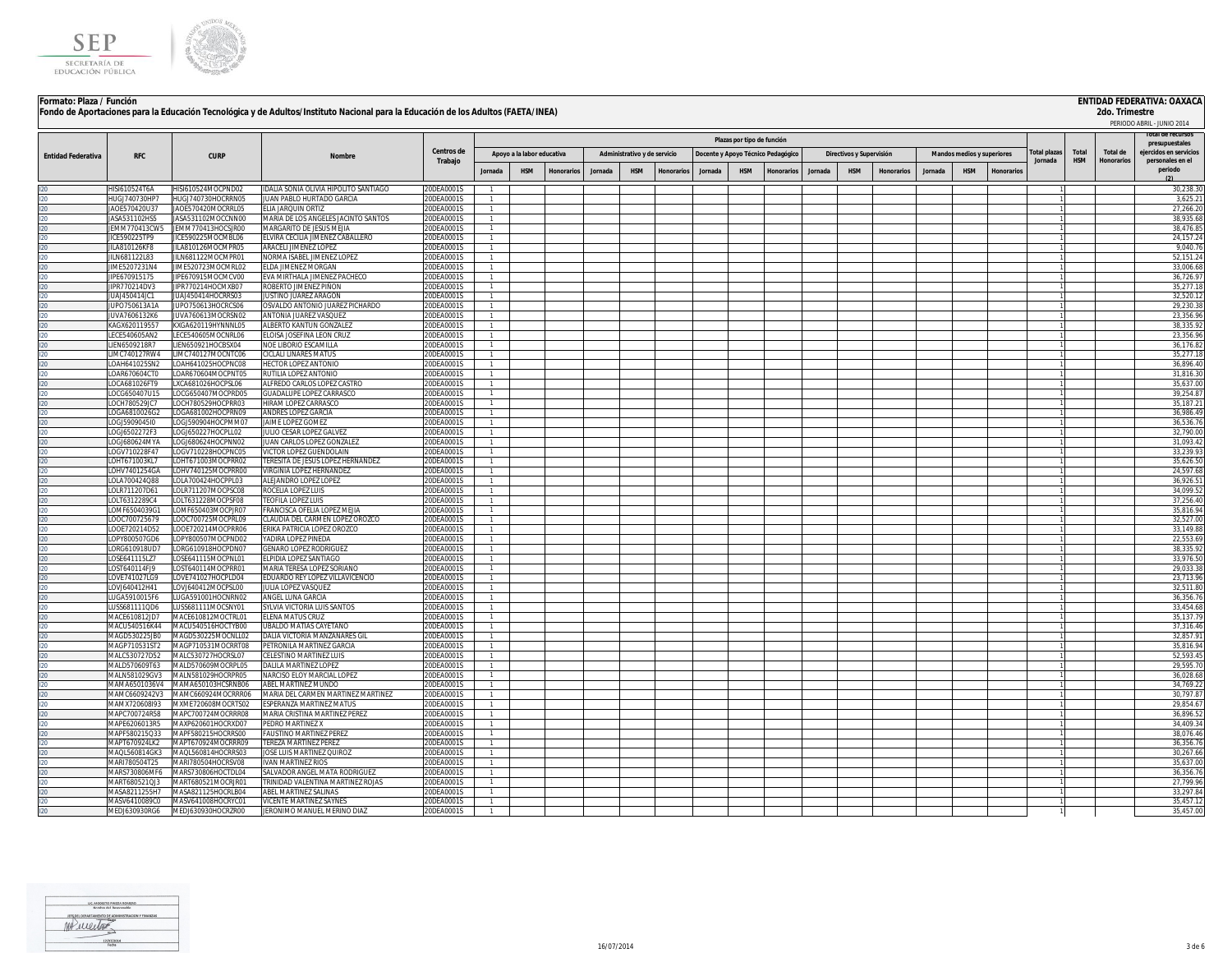



## **Formato: Plaza / Función ENTIDAD FEDERATIVA: OAXACA Fondo de Aportaciones para la Educación Tecnológica y de Adultos/Instituto Nacional para la Educación de los Adultos (FAETA/INEA)**

|                           |                                |                                           |                                                                   |                          |                              |                            |                   |         |                              |                   |                                    |                            |                   |         |                          |                   |         |                            |                  |                     |            |            | PERIODO ABRIL - JUNIO 2014               |
|---------------------------|--------------------------------|-------------------------------------------|-------------------------------------------------------------------|--------------------------|------------------------------|----------------------------|-------------------|---------|------------------------------|-------------------|------------------------------------|----------------------------|-------------------|---------|--------------------------|-------------------|---------|----------------------------|------------------|---------------------|------------|------------|------------------------------------------|
|                           |                                |                                           |                                                                   |                          |                              |                            |                   |         |                              |                   |                                    | Plazas por tipo de función |                   |         |                          |                   |         |                            |                  |                     |            |            | oral de recurso:                         |
|                           |                                |                                           |                                                                   | <b>Centros de</b>        |                              | Apoyo a la labor educativa |                   |         | Administrativo y de servicio |                   | Docente y Apoyo Técnico Pedagógico |                            |                   |         | Directivos y Supervisión |                   |         | Mandos medios y superiores |                  | <b>Total plazas</b> | Total      | Total de   | presupuestales<br>ejercidos en servicios |
| <b>Entidad Federativa</b> | <b>RFC</b>                     | <b>CURP</b>                               | Nombre                                                            | Trabajo                  |                              |                            |                   |         |                              |                   |                                    |                            |                   |         |                          |                   |         |                            |                  | Jornada             | <b>HSM</b> | Honorarios | personales en el                         |
|                           |                                |                                           |                                                                   |                          | lornada                      | <b>HSM</b>                 | <b>Honorarios</b> | Jornada | <b>HSM</b>                   | <b>Honorarios</b> | Jornada                            | <b>HSM</b>                 | <b>Honorarios</b> | lornada | <b>HSM</b>               | <b>Honorarios</b> | Jornada | <b>HSM</b>                 | <b>Honorario</b> |                     |            |            | periodo                                  |
|                           | MEFR840505JP4                  | MEFR840505MOCNNF07                        | RAFAELA MENDOZA FUENTES                                           | 20DEA0001S               |                              |                            |                   |         |                              |                   |                                    |                            |                   |         |                          |                   |         |                            |                  |                     |            |            | 23,892.46                                |
|                           | MEGV640826GG1                  | MEGV640826MOCSVR02                        | VIRGINIA DACIA MESTAS GUEVARA                                     | 20DEA0001S               |                              |                            |                   |         |                              |                   |                                    |                            |                   |         |                          |                   |         |                            |                  |                     |            |            | 36,896.5                                 |
|                           | <b>JEHA590212LBO</b>           | AEHA590212MOCRRR08                        | AURORA MERINO HERNANDEZ                                           | 20DEA0001S               | $\mathbf{1}$                 |                            |                   |         |                              |                   |                                    |                            |                   |         |                          |                   |         |                            |                  |                     |            |            | 31,762.8                                 |
|                           | IEHA621215K68<br>MEHG560423FD1 | MEHA621215HOCNRR01<br>MEHG560423MDFNRR07  | ARTURO TOMAS MENDOZA HERNANDEZ<br>GEORGINA JULIA MENDEZ HERNANDEZ | 20DEA0001S<br>20DEA0001S | $\mathbf{1}$                 |                            |                   |         |                              |                   |                                    |                            |                   |         |                          |                   |         |                            |                  |                     |            |            | 35,848.8<br>52.368.4                     |
|                           | MELR631203GX9                  | MELR631203HOCNPL01                        | RAUL ELISEO MENDOZA LOPEZ                                         | 20DEA0001S               | $\mathbf{1}$<br>$\mathbf{1}$ |                            |                   |         |                              |                   |                                    |                            |                   |         |                          |                   |         |                            |                  |                     |            |            | 33.280.7                                 |
|                           | MEMG500619699                  | MEMG500619HOCNRR03                        | <b>GERVASIO MENDOZA MARTINEZ</b>                                  | 20DEA0001S               | $\overline{1}$               |                            |                   |         |                              |                   |                                    |                            |                   |         |                          |                   |         |                            |                  |                     |            |            | 36.176.7                                 |
|                           | MEMR6511251H5                  | MEMR651125HOCCNB09                        | RUBICEL MECOTT MONTERO                                            | 20DEA0001S               | 1                            |                            |                   |         |                              |                   |                                    |                            |                   |         |                          |                   |         |                            |                  |                     |            |            | 33,329.7                                 |
|                           | MESM7010201H1                  | MESM701020MOCNLR06                        | MARTHA ELENA MENDOZA SILVA                                        | 20DEA0001S               | $\mathbf{1}$                 |                            |                   |         |                              |                   |                                    |                            |                   |         |                          |                   |         |                            |                  |                     |            |            | 35,451.08                                |
|                           | MIMP821215BC6                  | MIMP821215HOCGRB01                        | PABLITO MIGUEL MARTINEZ                                           | 20DEA0001S               | $\mathbf{1}$                 |                            |                   |         |                              |                   |                                    |                            |                   |         |                          |                   |         |                            |                  |                     |            |            | 24,267.3                                 |
| $20 -$                    | MITG661021CH3                  | MITG661021MOCRRD01                        | <b>GUADALUPE MIRANDA TERAN</b>                                    | 20DEA0001S               | $\mathbf{1}$                 |                            |                   |         |                              |                   |                                    |                            |                   |         |                          |                   |         |                            |                  |                     |            |            | 36,896.5<br>24,669.7                     |
| $20 -$                    | MOGG820814NN5<br>MOGS5304189F4 | MOGG820814MOCRMB07<br>MOGS530418MOCRRL05  | GABRIELA ROSALBA MORALES GOMEZ<br>SILVIA MORALES GARCIA           | 20DEA0001S<br>20DEA0001S | $\mathbf{1}$                 |                            |                   |         |                              |                   |                                    |                            |                   |         |                          |                   |         |                            |                  |                     |            |            | 18,787.2                                 |
|                           | MOHM621223UJ8                  | MOHM621223HOCRRN02                        | MANUEL MORGAN HERNANDEZ                                           | 20DEA0001S               | $\overline{1}$               |                            |                   |         |                              |                   |                                    |                            |                   |         |                          |                   |         |                            |                  |                     |            |            | 31,260.6                                 |
|                           | MOJA420415MA7                  | MOJA420415HOCRVN04                        | ANASTACIO CRISOFORO MORALES JAVIER                                | 20DEA0001S               | $\mathbf{1}$                 |                            |                   |         |                              |                   |                                    |                            |                   |         |                          |                   |         |                            |                  |                     |            |            | 27,426.8                                 |
|                           | MOMR710104EP3                  | MOMR710104MOCNRS02                        | ROSA MADEL MONTAÑO MARTINEZ                                       | 20DEA0001S               | 1                            |                            |                   |         |                              |                   |                                    |                            |                   |         |                          |                   |         |                            |                  |                     |            |            | 33,869.64                                |
|                           | MOSM630525QJ4                  | MOSM630525MOCNSR04                        | MARCELA MONTERROSA SOSA                                           | 20DEA0001S               |                              |                            |                   |         |                              |                   |                                    |                            |                   |         |                          |                   |         |                            |                  |                     |            |            | 39,935.6                                 |
|                           | MOSR561221FU1                  | MOSR561221HOCRNB06                        | RUBEN MORALES SANCHEZ                                             | 20DEA0001S               |                              |                            |                   |         |                              |                   |                                    |                            |                   |         |                          |                   |         |                            |                  |                     |            |            | 35,488.9                                 |
|                           | AOSY610331IY7<br>MUZA530105R5A | VIOSY610331MOCRNL03<br>MUZA530105MOCRRM05 | YOLANDA MORALES SANCHEZ<br>AMALIA SOLEDAD MURCIO ZARATE           | 20DEA0001S<br>20DEA0001S | $\mathbf{1}$<br>-1.          |                            |                   |         |                              |                   |                                    |                            |                   |         |                          |                   |         |                            |                  |                     |            |            | 33,454.6<br>34,324.32                    |
|                           | MUZJ560419IG8                  | MUZJ560419HOCRRS01                        | JUSTINO RENE MURCIO ZARATE                                        | 20DEA0001S               | $\mathbf{1}$                 |                            |                   |         |                              |                   |                                    |                            |                   |         |                          |                   |         |                            |                  |                     |            |            | 13,178.84                                |
| $20 -$                    | NAAA5504088Z3                  | NAAA550408HOCVRL07                        | ALBERTO NAVA ARMENGOL                                             | 20DEA0001S               | $\overline{1}$               |                            |                   |         |                              |                   |                                    |                            |                   |         |                          |                   |         |                            |                  |                     |            |            | 38,335.9                                 |
|                           | NAGS6806277IA                  | NAGS680627MOCVRC07                        | SOCORRO NAVARRO GARCIA                                            | 20DEA0001S               | $\mathbf{1}$                 |                            |                   |         |                              |                   |                                    |                            |                   |         |                          |                   |         |                            |                  |                     |            |            | 31,852.1                                 |
| $20 -$                    | NAJ0820513M93                  | NAJO820513MOCRRB09                        | OBDULIA NARANJO JARQUIN                                           | 20DEA0001S               | $\mathbf{1}$                 |                            |                   |         |                              |                   |                                    |                            |                   |         |                          |                   |         |                            |                  |                     |            |            | 29,859.96                                |
|                           | NOME570303EB1                  | NOME570303MOCLNV02                        | EVELIA DEVORA NOLASCO MENDEZ                                      | 20DEA0001S               |                              |                            |                   |         |                              |                   |                                    |                            |                   |         |                          |                   |         |                            |                  |                     |            |            | 34.498.2                                 |
|                           | OASL630910SA3<br>OECJ830320783 | DASL630910HOCRNS07<br>DEC1830320HOC1RN02  | LUIS ANGEL ORDAZ SANTIAGO<br>JUAN OJEDA CRUZ                      | 20DEA0001S<br>20DEA0001S |                              |                            |                   |         |                              |                   |                                    |                            |                   |         |                          |                   |         |                            |                  |                     |            |            | 35,637.0<br>51,893.8                     |
|                           | OEMC691208V13                  | DEMC691208MOCJNN04                        | CONCEPCION AURORA OJEDA MENDEZ                                    | 20DEA0001S               |                              |                            |                   |         |                              |                   |                                    |                            |                   |         |                          |                   |         |                            |                  |                     |            |            | 25,017.0                                 |
|                           | OERA58010634A                  | DERA580106MOCRMM16                        | AMELIA REINA ORTEGA RAMIREZ                                       | 20DEA0001S               | $\mathbf{1}$                 |                            |                   |         |                              |                   |                                    |                            |                   |         |                          |                   |         |                            |                  |                     |            |            | 35,696.9                                 |
|                           | OIP1690319IK2                  | OIPJ690319MOCRNS06                        | <b>IOSEFA ORTIZ PANTOJA</b>                                       | 20DEA0001S               | $\overline{1}$               |                            |                   |         |                              |                   |                                    |                            |                   |         |                          |                   |         |                            |                  |                     |            |            | 36.356.7                                 |
|                           | OIPL630211I76                  | OIPL630211MOCRRR00                        | <b>LOURDES ORTIZ PEREZ</b>                                        | 20DEA0001S               | $\overline{1}$               |                            |                   |         |                              |                   |                                    |                            |                   |         |                          |                   |         |                            |                  |                     |            |            | 37,076.46                                |
|                           | OIRE5802056H6                  | DIRE580205HOCRBD09                        | EDUARDO FELIPE ORTIZ ROBLES                                       | 20DEA0001S               | $\mathbf{1}$                 |                            |                   |         |                              |                   |                                    |                            |                   |         |                          |                   |         |                            |                  |                     |            |            | 33,149.8                                 |
|                           | DOCR650213L68                  | DOCR650213HOCRSB03                        | ROBERTO OROZCO CASTILLO                                           | 0DFA0001S                | $\mathbf{1}$<br>$\mathbf{1}$ |                            |                   |         |                              |                   |                                    |                            |                   |         |                          |                   |         |                            |                  |                     |            |            | 33.669.1<br>35,846.9                     |
|                           | OOLI721127RE9<br>ORJ780525SY7  | OOLI721127MOCRPS05<br>OORJ780525HOCSSR02  | <b>ISELA OROZCO LOPEZ</b><br>JORGE RICARDO OSORIO RASCON          | 20DEA0001S<br>20DEA0001S | $\mathbf{1}$                 |                            |                   |         |                              |                   |                                    |                            |                   |         |                          |                   |         |                            |                  |                     |            |            | 52,091.5                                 |
|                           | PACI710506QF6                  | PACI710506MOCSNS03                        | <b>ISABEL PASTOR CONTRERAS</b>                                    | 20DEA0001S               | $\mathbf{1}$                 |                            |                   |         |                              |                   |                                    |                            |                   |         |                          |                   |         |                            |                  |                     |            |            | 27.799.96                                |
|                           | PAMF480530GR1                  | PAMF480530HOCCXR07                        | FERNANDO LUIS PACHECO MUÑOZ                                       | 20DEA0001S               | $\mathbf{1}$                 |                            |                   |         |                              |                   |                                    |                            |                   |         |                          |                   |         |                            |                  |                     |            |            | 32,267.8                                 |
|                           | PAMI 7306075K6                 | PAML730607HOCDLS00                        | JOSE LUIS PADILLA MILAN                                           | 20DEA0001S               | $\mathbf{1}$                 |                            |                   |         |                              |                   |                                    |                            |                   |         |                          |                   |         |                            |                  |                     |            |            | 35,457.1                                 |
|                           | PAPN7601148Z2                  | APN760114MOCTRL00                         | NELLY MINERVA PATIÑO PORRAS                                       | 20DEA0001S               | $\mathbf{1}$                 |                            |                   |         |                              |                   |                                    |                            |                   |         |                          |                   |         |                            |                  |                     |            |            | 23,421.2                                 |
|                           | PARC800406ES5<br>PARI7302013PI | PARC800406HOCCML00<br>PARI730201HOCCMG07  | CELSO PACHECO RAMIREZ<br><b>GNACIO PACHECO RAMIREZ</b>            | 20DEA0001S<br>0DFA0001S  | $\mathbf{1}$                 |                            |                   |         |                              |                   |                                    |                            |                   |         |                          |                   |         |                            |                  |                     |            |            | 35,457.1<br>28.771.6                     |
|                           | PECL551009399                  | PECL551009HOCXBS05                        | LUIS JAIME PEÑA CABALLERO                                         | 20DEA0001S               |                              |                            |                   |         |                              |                   |                                    |                            |                   |         |                          |                   |         |                            |                  |                     |            |            | 52,068.4                                 |
|                           | PEGA650720P30                  | PEGA650720MOCRRZ09                        | <b>AZALIA PEREZ GUERRA</b>                                        | 20DEA0001S               |                              |                            |                   |         |                              |                   |                                    |                            |                   |         |                          |                   |         |                            |                  |                     |            |            | 34,589.2                                 |
|                           | PEGL650921NC8                  | PEGL650921HOCRRS04                        | LUIS ARTURO PEREZ GARCIA                                          | 20DEA0001S               |                              |                            |                   |         |                              |                   |                                    |                            |                   |         |                          |                   |         |                            |                  |                     |            |            | 52,691.5                                 |
|                           | PEHR670102NS8                  | PEHR670102MOCRRS06                        | ROSA ELVA PEREZ HERNANDEZ                                         | 20DEA0001S               | $\mathbf{1}$                 |                            |                   |         |                              |                   |                                    |                            |                   |         |                          |                   |         |                            |                  |                     |            |            | 33,744.4                                 |
|                           | PELP621007PX6                  | PELP621007HOCRPD07                        | PEDRO MARCOS PEREZ LOPEZ                                          | 20DEA0001S               |                              |                            |                   |         |                              |                   |                                    |                            |                   |         |                          |                   |         |                            |                  |                     |            |            | 36,986.4                                 |
|                           | PELU6001079G5<br>PEPE620429G29 | PEXL600107HOCRXC02                        | LUCIANO JULIAN PEREZ X<br>PEDRO PEREZ X                           | 20DEA0001S               |                              |                            |                   |         |                              |                   |                                    |                            |                   |         |                          |                   |         |                            |                  |                     |            |            | 36,356.7                                 |
|                           | PICM561128GZ3                  | EXP620429HOCRXD07<br>ICM561128MOCNSR03    | MARISELA PINEDA CASTILLO                                          | 20DEA0001S<br>20DEA0001S | $\mathbf{1}$                 |                            |                   |         |                              |                   |                                    |                            |                   |         |                          |                   |         |                            |                  |                     |            |            | 52,712.8<br>35,786.9                     |
|                           | IRM620327RA8                   | IRM620327HOCNMD07                         | MODESTO PINEDA ROMERO                                             | 20DEA0001S               | $\mathbf{1}$                 |                            |                   |         |                              |                   |                                    |                            |                   |         |                          |                   |         |                            |                  |                     |            |            | 52,151.24                                |
|                           | POCN690525Q68                  | OCN690525MCCTND06                         | NIDELVIA MARGARITA POOT CANUL                                     | 20DEA0001S               | $\mathbf{1}$                 |                            |                   |         |                              |                   |                                    |                            |                   |         |                          |                   |         |                            |                  |                     |            |            | 40,323.59                                |
| 20.                       | POVV6309058X8                  | OVV630905MOCBLR10                         | VIRGINIA SELIFLOR POBLANO VILLALOBOS                              | 20DEA0001S               | 1                            |                            |                   |         |                              |                   |                                    |                            |                   |         |                          |                   |         |                            |                  |                     |            |            | 35,996.88                                |
|                           | RAAF6506115R3                  | RAAF650611MOCM7S03                        | FAUSTINA RAMIREZ AZCONA                                           | 20DEA0001S               | $\mathbf{1}$                 |                            |                   |         |                              |                   |                                    |                            |                   |         |                          |                   |         |                            |                  |                     |            |            | 35,097.24                                |
| $20 -$                    | RAAM6703046T9<br>RABA5711301BA | RAAM670304MOCMNN08<br>RABA571130MOCMRN02  | MANUELA RAMIREZ ANTONIO                                           | 20DEA0001S               | $\mathbf{1}$                 |                            |                   |         |                              |                   |                                    |                            |                   |         |                          |                   |         |                            |                  |                     |            |            | 37,076.46                                |
|                           | RACA610804GA3                  | RACA610804HOCMSL01                        | ANDREA RAMOS BURGUET<br>ALBERTO RAMOS CASAS                       | 20DEA0001S<br>20DEA0001S | $\mathbf{1}$                 |                            |                   |         |                              |                   |                                    |                            |                   |         |                          |                   |         |                            |                  |                     |            |            | 31,013.08<br>37,196.4                    |
|                           | RACD610701TU6                  | RACD610701MOCMRR07                        | DORA MARTHA RAMIREZ CRUZ                                          | 20DEA0001S               |                              |                            |                   |         |                              |                   |                                    |                            |                   |         |                          |                   |         |                            |                  |                     |            |            | 37.856.1                                 |
|                           | RALI650221AV2                  | RALI650221MDFMSS00                        | MARIA ISABEL RAMIREZ LUIS                                         | 20DEA0001S               |                              |                            |                   |         |                              |                   |                                    |                            |                   |         |                          |                   |         |                            |                  |                     |            |            | 29,033.3                                 |
| $20 -$                    | RANE720804PU6                  | RANE720804HOCMCL06                        | ELEUTERIO RAMIREZ NICOLAS                                         | 20DEA0001S               | $\overline{1}$               |                            |                   |         |                              |                   |                                    |                            |                   |         |                          |                   |         |                            |                  |                     |            |            | 27,620.7                                 |
|                           | RARM560721U6A                  | RARM560721HOCMDR05                        | MARCELINO RAMIREZ RODRIGUEZ                                       | 20DEA0001S               | $\overline{1}$               |                            |                   |         |                              |                   |                                    |                            |                   |         |                          |                   |         |                            |                  |                     |            |            | 31,980.3                                 |
|                           | RARV701114HY1                  | RARV701114MOCMMR06                        | VIRGINIA RAMIREZ RAMIREZ                                          | 20DEA0001S               | $\overline{1}$               |                            |                   |         |                              |                   |                                    |                            |                   |         |                          |                   |         |                            |                  |                     |            |            | 38,950.60                                |
|                           | RECH560213A20<br>REMM780401KT7 | RECH560213HOCYRR00<br>REMM780401HOCYRL08  | HERIBERTO REYNA CARBALLO<br><b>MELITON REYES MARTÍNEZ</b>         | 20DEA0001S<br>20DEA0001S | $\mathbf{1}$                 |                            |                   |         |                              |                   |                                    |                            |                   |         |                          |                   |         |                            |                  |                     |            |            | 16,125.1<br>52,091.5                     |
|                           | REPE631210156                  | REPE631210MOCYRL02                        | FULALIA REYES PEREZ                                               | 0DFA0001S                |                              |                            |                   |         |                              |                   |                                    |                            |                   |         |                          |                   |         |                            |                  |                     |            |            | 32.346.9                                 |
|                           | RERA700408KA5                  | RERA700408HOCYML07                        | ALBERTO BENEDICTO REYES RAMIREZ                                   | 20DEA0001S               |                              |                            |                   |         |                              |                   |                                    |                            |                   |         |                          |                   |         |                            |                  |                     |            |            | 39.838.37                                |

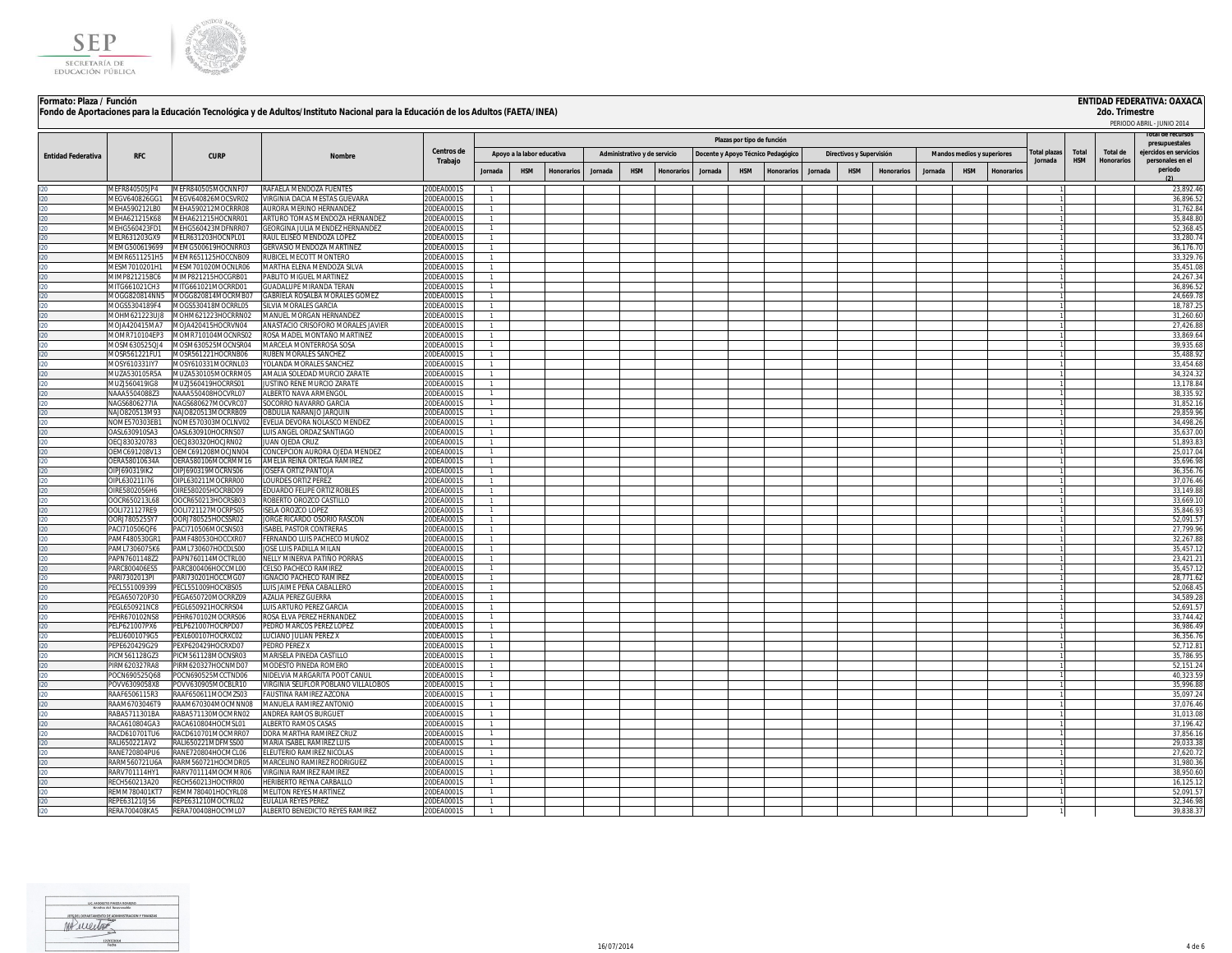



| Formato: Plaza / Función  |                                |                                          | Fondo de Aportaciones para la Educación Tecnológica y de Adultos/Instituto Nacional para la Educación de los Adultos (FAETA/INEA) |                                |                                |                            |                   |         |                              |           |                                    |                            |                   |         |                          |                   |         |                            |           |             |            | 2do. Trimestre | <b>ENTIDAD FEDERATIVA: OAXACA</b>        |
|---------------------------|--------------------------------|------------------------------------------|-----------------------------------------------------------------------------------------------------------------------------------|--------------------------------|--------------------------------|----------------------------|-------------------|---------|------------------------------|-----------|------------------------------------|----------------------------|-------------------|---------|--------------------------|-------------------|---------|----------------------------|-----------|-------------|------------|----------------|------------------------------------------|
|                           |                                |                                          |                                                                                                                                   |                                |                                |                            |                   |         |                              |           |                                    |                            |                   |         |                          |                   |         |                            |           |             |            |                | PERIODO ABRIL - JUNIO 2014               |
|                           |                                |                                          |                                                                                                                                   |                                |                                |                            |                   |         |                              |           |                                    | Plazas por tipo de función |                   |         |                          |                   |         |                            |           |             |            |                |                                          |
|                           |                                |                                          |                                                                                                                                   | Centros de                     |                                |                            |                   |         |                              |           |                                    |                            |                   |         |                          |                   |         |                            |           | otal plazas | Total      | Total de       | presupuestales<br>ejercidos en servicios |
| <b>Entidad Federativa</b> | <b>RFC</b>                     | <b>CURP</b>                              | Nombre                                                                                                                            | Trabajo                        |                                | Apoyo a la labor educativa |                   |         | Administrativo y de servicio |           | Docente y Apoyo Técnico Pedagógico |                            |                   |         | Directivos y Supervisión |                   |         | Mandos medios y superiores |           | Jornada     | <b>HSM</b> | Honorarios     | personales en el                         |
|                           |                                |                                          |                                                                                                                                   |                                | Jornada                        | <b>HSM</b>                 | <b>Honorarios</b> | Jornada | <b>HSM</b>                   | Honorario | Jornada                            | <b>HSM</b>                 | <b>Honorarios</b> | lornada | <b>HSM</b>               | <b>Honorarios</b> | Jornada | <b>HSM</b>                 | Honorario |             |            |                | periodo                                  |
|                           | <b>RERF640714MT0</b>           | RERF640714HOCYMR06                       | FRANCISCO REYES RAMIREZ                                                                                                           | 20DEA0001S                     |                                |                            |                   |         |                              |           |                                    |                            |                   |         |                          |                   |         |                            |           |             |            |                | 39,838.3                                 |
|                           | RESE540714UM8                  | ESE540714HOCYNM03                        | EMILIANO REYES SANTIAGO                                                                                                           | 20DEA0001S                     | $\mathbf{1}$                   |                            |                   |         |                              |           |                                    |                            |                   |         |                          |                   |         |                            |           |             |            |                | 34,379.3                                 |
|                           | RESU851127MC5                  | RESU851127HDFYNL09                       | ULISSES REYNA SANCHEZ                                                                                                             | 20DEA0001S                     | $\mathbf{1}$                   |                            |                   |         |                              |           |                                    |                            |                   |         |                          |                   |         |                            |           |             |            |                | 14.010.96                                |
|                           | ICA620505356                   | ICA620505MOCSRN09                        | ANGELA RIOS CRUZ                                                                                                                  | 20DEA0001S                     | $\mathbf{1}$                   |                            |                   |         |                              |           |                                    |                            |                   |         |                          |                   |         |                            |           |             |            |                | 31,688.1                                 |
|                           | RICF691004R13<br>RIPM6406108C2 | RICF691004MOCSRR00<br>RIPM640610HOCSLR06 | <b>FRANCISCA RIOS CRUZ</b><br>MARGARITO RIOS PALACIOS                                                                             | 20DEA0001S<br>20DEA0001S       | $\mathbf{1}$<br>$\mathbf{1}$   |                            |                   |         |                              |           |                                    |                            |                   |         |                          |                   |         |                            |           |             |            |                | 26.944.90                                |
| 20<br>$20 -$              | ROAI6903177G4                  | ROAI690317MOCDRR00                       | RLANDA GERTRUDIS RODRIGUEZ ARAGON                                                                                                 | 20DEA0001S                     | $\mathbf{1}$                   |                            |                   |         |                              |           |                                    |                            |                   |         |                          |                   |         |                            |           |             |            |                | 40,616.3<br>29.752.4                     |
| 20.                       | ROCC7903242V1                  | ROCC790324MOCJRT05                       | CATALINA ROJAS CRUZ                                                                                                               | 20DEA0001S                     | $\mathbf{1}$                   |                            |                   |         |                              |           |                                    |                            |                   |         |                          |                   |         |                            |           |             |            |                | 29,773.5                                 |
| $20 -$                    | ROCS5611184Q3                  | !OCS561118MOCDRR07                       | SERAFINA RODRIGUEZ CRUZ                                                                                                           | 20DEA0001S                     | $\mathbf{1}$                   |                            |                   |         |                              |           |                                    |                            |                   |         |                          |                   |         |                            |           |             |            |                | 33,006.6                                 |
| 20.                       | ROEL640123E63                  | ROXE640123MOCJXL06                       | <b>ELIZABET ROJAS X</b>                                                                                                           | 20DEA0001S                     | $\mathbf{1}$                   |                            |                   |         |                              |           |                                    |                            |                   |         |                          |                   |         |                            |           |             |            |                | 35,097.2                                 |
| $20 -$                    | ROHM7109022HA                  | ROHM710902MOCSRR07                       | MIRNA GABRIELA ROSAS HERRERA                                                                                                      | 20DEA0001S                     | $\mathbf{1}$                   |                            |                   |         |                              |           |                                    |                            |                   |         |                          |                   |         |                            |           |             |            |                | 34,010.0                                 |
| 20.<br>$20 -$             | ROVA720415948<br>ROVH580406P33 | OVA720415MOCSLN05<br>ROVH580406HOCSSM02  | ANA LILIA ROSALES VELASCO<br>HUMBERTO JULIAN ROSETTE VASQUEZ                                                                      | 20DEA0001S<br>20DEA0001S       | $\mathbf{1}$<br>$\mathbf{1}$   |                            |                   |         |                              |           |                                    |                            |                   |         |                          |                   |         |                            |           |             |            |                | 31,687.2<br>32,070.3                     |
|                           | ROVL500215P51                  | ROVL500215HOCDLM09                       | LAMBERTO RODRIGUEZ VILLASEÑOR                                                                                                     | 20DEA0001S                     | $\mathbf{1}$                   |                            |                   |         |                              |           |                                    |                            |                   |         |                          |                   |         |                            |           |             |            |                | 36,476.6                                 |
|                           | RUCA661218PC4                  | RUCA661218HOCZRD05                       | ADOLEO RUIZ CORTES                                                                                                                | 0DFA0001S                      | $\mathbf{1}$                   |                            |                   |         |                              |           |                                    |                            |                   |         |                          |                   |         |                            |           |             |            |                | 34,589.2                                 |
| הכ                        | RUGB6101106R8                  | <b>RUGB610110HOCZRN06</b>                | <b>RENITO RUIZ GUERRA</b>                                                                                                         | 20DEA0001S                     | $\overline{1}$                 |                            |                   |         |                              |           |                                    |                            |                   |         |                          |                   |         |                            |           |             |            |                | 30,373.5                                 |
|                           | RUSE630122PI8                  | RUSE630122HOCZNP00                       | EPIFANIO ANTONIO RUIZ SANTIAGO                                                                                                    | 20DEA0001S                     | $\mathbf{1}$                   |                            |                   |         |                              |           |                                    |                            |                   |         |                          |                   |         |                            |           |             |            |                | 19,880.8                                 |
|                           | RUVR60030144A                  | RUVR600301MOCZLS07                       | ROSENDA LEONOR RUIZ VELASCO                                                                                                       | 20DEA0001S                     | $\mathbf{1}$                   |                            |                   |         |                              |           |                                    |                            |                   |         |                          |                   |         |                            |           |             |            |                | 34,498.2                                 |
|                           | SAAM690615DK7<br>SACG6309299K0 | SAAM690615HOCNOG02<br>SACG630929HVZLRN01 | MIGUEL ANGEL SANCHEZ AQUINO<br>GONZALO SALGADO CARBALLO                                                                           | 20DEA0001S<br>20DEA0001S       | $\overline{1}$<br>$\mathbf{1}$ |                            |                   |         |                              |           |                                    |                            |                   |         |                          |                   |         |                            |           |             |            |                | 34,769.2<br>30,479.2                     |
|                           | SACR540827448                  | SACR540827MOCLSS02                       | ROSALBA SALINAS CASTILLO                                                                                                          | 20DEA0001S                     | $\mathbf{1}$                   |                            |                   |         |                              |           |                                    |                            |                   |         |                          |                   |         |                            |           |             |            |                | 31,630.2                                 |
|                           | SAFF701120411                  | SAFF701120MOCNNL09                       | FELISA SANTANA FUENTES                                                                                                            | 20DEA0001S                     | $\mathbf{1}$                   |                            |                   |         |                              |           |                                    |                            |                   |         |                          |                   |         |                            |           |             |            |                | 35,427.1                                 |
|                           | SAGA640123TV4                  | SAGA640123MOCLIM08                       | AMELIA SALVADOR GIJON                                                                                                             | 20DEA0001S                     | $\mathbf{1}$                   |                            |                   |         |                              |           |                                    |                            |                   |         |                          |                   |         |                            |           |             |            |                | 30,852.4                                 |
|                           | SAGA7006056G4                  | SAGA700605MOCBND04                       | ADELAIDA SABAH GENICO                                                                                                             | 20DEA0001S                     | $\mathbf{1}$                   |                            |                   |         |                              |           |                                    |                            |                   |         |                          |                   |         |                            |           |             |            |                | 31,357.40                                |
|                           | SAGE5903033T5                  | SAGE590303MOCNZN04                       | ENRIQUETA LEONOR SANCHEZ GUZMAN                                                                                                   | 20DEA0001S                     | 1                              |                            |                   |         |                              |           |                                    |                            |                   |         |                          |                   |         |                            |           |             |            |                | 12,178.8                                 |
|                           | SAGF5810277I0<br>SAGR651023746 | SAGF581027HOCNRR04<br>SAGR651023HOCNML05 | FRUMENCIO SANTIAGO GARCIA<br>RAUL SANTIAGO GOMEZ                                                                                  | 20DEA0001S<br>20DEA0001S       | $\mathbf{1}$<br>$\mathbf{1}$   |                            |                   |         |                              |           |                                    |                            |                   |         |                          |                   |         |                            |           |             |            |                | 38,935.6<br>36,536.6                     |
|                           | SAHJ7012204J7                  | SAHJ701220HOCNRN00                       | JUAN JOSE SANTIAGO HERNANDEZ                                                                                                      | 20DEA0001S                     | $\mathbf{1}$                   |                            |                   |         |                              |           |                                    |                            |                   |         |                          |                   |         |                            |           |             |            |                | 36,536.6                                 |
|                           | SAJA680204QI9                  | SAJA680204HOCNRN09                       | ANDRES SANCHEZ JARQUIN                                                                                                            | 20DEA0001S                     | $\mathbf{1}$                   |                            |                   |         |                              |           |                                    |                            |                   |         |                          |                   |         |                            |           |             |            |                | 35,876.9                                 |
|                           | SALU7003208L4                  | SAXL700320MOCNXZ06                       | <b>LUZ MARIA DOLORES SANCHEZ X</b>                                                                                                | 20DEA0001S                     | 1                              |                            |                   |         |                              |           |                                    |                            |                   |         |                          |                   |         |                            |           |             |            |                | 31,852.1                                 |
|                           | SAMJ6612273N1                  | SAMJ661227HOCNJN09                       | JUAN PASCUAL SANTIAGO MEJIA                                                                                                       | 20DEA0001S                     | $\mathbf{1}$                   |                            |                   |         |                              |           |                                    |                            |                   |         |                          |                   |         |                            |           |             |            |                | 36,416.8                                 |
|                           | SAMM6312263CA                  | SAMM631226MOCNRR01                       | MARINA MA DE LA LUZ SANTIAGO MARTINEZ                                                                                             | 20DEA0001S                     | $\mathbf{1}$<br>$\mathbf{1}$   |                            |                   |         |                              |           |                                    |                            |                   |         |                          |                   |         |                            |           |             |            |                | 34,498.2                                 |
|                           | SAMR730519K81<br>SAOC681124JL7 | SAMR730519HOCNNB00<br>SAOC681124HOCNRR07 | RUBEN MARCIAL SANCHEZ MENDOZA<br>CRISOFORO ALEJANDRO SANTIAGO ORTIZ                                                               | 20DEA0001S<br>20DEA0001S       | $\mathbf{1}$                   |                            |                   |         |                              |           |                                    |                            |                   |         |                          |                   |         |                            |           |             |            |                | 36,716.5<br>36,896.5                     |
|                           | SAPL391210D19                  | SAPL391210MOCNLR08                       | LORETO GRACIELA SANTIAGO PALMA                                                                                                    | 20DEA0001S                     | $\mathbf{1}$                   |                            |                   |         |                              |           |                                    |                            |                   |         |                          |                   |         |                            |           |             |            |                | 31,140.6                                 |
|                           | SAPR650531A23                  | SAPR650531MOCNRY04                       | REYNA VIRGEN SANTIAGO PEREZ                                                                                                       | 20DEA0001S                     |                                |                            |                   |         |                              |           |                                    |                            |                   |         |                          |                   |         |                            |           |             |            |                | 36,356.6                                 |
|                           | SARA7108245N0                  | GARA710824MDFNMR01                       | AUREA AIDA SANCHEZ RAMIREZ                                                                                                        | 20DEA0001S                     | $\mathbf{1}$                   |                            |                   |         |                              |           |                                    |                            |                   |         |                          |                   |         |                            |           |             |            |                | 29,834.9                                 |
|                           | SARG681003E78                  | SARG681003MOCNSS02                       | <b>GISELA SANDOVAL ROSALES</b>                                                                                                    | 20DEA0001S                     |                                |                            |                   |         |                              |           |                                    |                            |                   |         |                          |                   |         |                            |           |             |            |                | 34,409.3                                 |
|                           | SARH771127QB6                  | GARH771127MOCLDR06                       | HORTENSIA SALVADOR RODRIGUEZ                                                                                                      | 20DEA0001S                     |                                |                            |                   |         |                              |           |                                    |                            |                   |         |                          |                   |         |                            |           |             |            |                | 28,096.2                                 |
|                           | SARM6803143D4<br>SASF600530QK2 | ARM680314MOCVVT02<br>ASE600530HOCNNR06   | MATII DE MARGARITA SAAVEDRA REVILLA<br>FERNANDO SANCHEZ SANCHEZ                                                                   | 20DEA0001S<br>0DFA0001S        |                                |                            |                   |         |                              |           |                                    |                            |                   |         |                          |                   |         |                            |           |             |            |                | 36,896.5<br>30,373.5                     |
|                           | SASJ720505R53                  | SASJ720505HDFNNN02                       | JUAN GABRIEL SAN JUAN SAN JUAN                                                                                                    | 20DEA0001S                     |                                |                            |                   |         |                              |           |                                    |                            |                   |         |                          |                   |         |                            |           |             |            |                | 36,716.5                                 |
|                           | SATR6912146Q8                  | GATR691214MOCNRS00                       | ROSA MARIA SANCHEZ TORIS                                                                                                          | 20DEA0001S                     |                                |                            |                   |         |                              |           |                                    |                            |                   |         |                          |                   |         |                            |           |             |            |                | 35,696.9                                 |
|                           | SAVA740814HW2                  | <b>SAVA740814HOCRSR09</b>                | ARMANDO SARABIA VASOUE7                                                                                                           | 20DEA0001S                     |                                |                            |                   |         |                              |           |                                    |                            |                   |         |                          |                   |         |                            |           |             |            |                | 28,771.6                                 |
|                           | SAVR730830US0                  | AVR730830MOCNLS02                        | ROSA SANCHEZ VALDIVIESO                                                                                                           | 20DEA0001S                     |                                |                            |                   |         |                              |           |                                    |                            |                   |         |                          |                   |         |                            |           |             |            |                | 24,677.8                                 |
|                           | SAZL681127268                  | AZL681127HOCNRS06<br>ICG611105HOCLRR01   | <b>LUIS VIRGILIO SANTOS ZARATE</b>                                                                                                | 20DEA0001S                     |                                |                            |                   |         |                              |           |                                    |                            |                   |         |                          |                   |         |                            |           |             |            |                | 35.637.0<br>52,834.                      |
|                           | SICG6111051N5<br>SICR6305233M0 | JCR630523MDERRC00                        | GERARDO SILVA CERVANTES<br>MARIA DEL ROCIO SIERRA CORTES                                                                          | 20DEA0001S<br>20DEA0001S       |                                |                            |                   |         |                              |           |                                    |                            |                   |         |                          |                   |         |                            |           |             |            |                | 30.296.6                                 |
|                           | SIGJ551007DQ5                  | JG 1551007MOCLRL08                       | <b>IULIA SILVA GARCIA</b>                                                                                                         | 20DEA0001S                     |                                |                            |                   |         |                              |           |                                    |                            |                   |         |                          |                   |         |                            |           |             |            |                | 34,498.2                                 |
|                           | SILO640518QW                   | SILO640518MOCLPL03                       | OLIVA REMEDIOS SILVA LOPEZ                                                                                                        | 20DEA0001S                     |                                |                            |                   |         |                              |           |                                    |                            |                   |         |                          |                   |         |                            |           |             |            |                | 33,193.7                                 |
|                           | SIRG5212064RA                  | SIRG521206MOCLZL05                       | <b>GLORIA LOURDES SILVA RUIZ</b>                                                                                                  | 20DEA0001S                     |                                |                            |                   |         |                              |           |                                    |                            |                   |         |                          |                   |         |                            |           |             |            |                | 37.256.4                                 |
|                           | SISA7802256P3                  | SISA780225HOCMMR04                       | ARMANDO SIMON SIMON                                                                                                               | 20DEA0001S                     |                                |                            |                   |         |                              |           |                                    |                            |                   |         |                          |                   |         |                            |           |             |            |                | 23,577.1                                 |
|                           | SISI7611031L3<br>SIVR6201201UA | SISI761103HOCLNS05<br>SIVR620120HOCLNL06 | <b>SRAEL SILVA SANTOS</b><br>RAUL SILVA VENTURA                                                                                   | 20DEA0001S<br><b>ODEA0001S</b> |                                |                            |                   |         |                              |           |                                    |                            |                   |         |                          |                   |         |                            |           |             |            |                | 33.233.5<br>37,136.5                     |
|                           | SOAM600301855                  | OAM600301HOCLRG09                        | MIGUEL ANGEL SOLANA ARANDA                                                                                                        | ODEA0001S                      | $\mathbf{1}$                   |                            |                   |         |                              |           |                                    |                            |                   |         |                          |                   |         |                            |           |             |            |                | 35.996.7                                 |
|                           | SOFP841030BTA                  | OFP841030MOCSBL02                        | MARIA DEL PILAR SOSA FABIAN                                                                                                       | 20DEA0001S                     |                                |                            |                   |         |                              |           |                                    |                            |                   |         |                          |                   |         |                            |           |             |            |                | 23,892.4                                 |
|                           | SOJG700106RZ3                  | SOJG700106HOCTMS08                       | GASPAR GILBERTO SOTO JIMENEZ                                                                                                      | 20DEA0001S                     | $\mathbf{1}$                   |                            |                   |         |                              |           |                                    |                            |                   |         |                          |                   |         |                            |           |             |            |                | 52,068.4                                 |
| חכ                        | SOLG690528TF0                  | SOLG690528HOCSPR03                       | <b>GERMAN SOSA LOPEZ</b>                                                                                                          | 20DEA0001S                     | $\overline{1}$                 |                            |                   |         |                              |           |                                    |                            |                   |         |                          |                   |         |                            |           |             |            |                | 36.356.7                                 |
|                           | OPJ741111UZ4                   | OPJ741111HOCRRS00                        | <b>JESUS MARTIN TORRES PEREZ</b>                                                                                                  | 20DEA0001S                     | $\overline{1}$                 |                            |                   |         |                              |           |                                    |                            |                   |         |                          |                   |         |                            |           |             |            |                | 36,176.8                                 |
|                           | TOTR7010057D4<br>UIMA6301173R1 | OTR701005HOCLRL07<br>JIMA630117HOCRRN03  | RAUL TOLEDO TORRES<br>ANTONIO URBIFTA MORFNO                                                                                      | 20DEA0001S<br>20DEA0001S       | $\mathbf{1}$<br>$\overline{1}$ |                            |                   |         |                              |           |                                    |                            |                   |         |                          |                   |         |                            |           |             |            |                | 35.457.1<br>35,457.1                     |
|                           | VACM740928PF1                  | ACM740928HOCSRG03                        | MIGUEL ANGEL VASQUEZ CORTES                                                                                                       | 20DEA0001S                     | $\overline{1}$                 |                            |                   |         |                              |           |                                    |                            |                   |         |                          |                   |         |                            |           |             |            |                | 24,273.7                                 |
|                           | VAI R63081448A                 | VALR630814HOCRRL03                       | RAUL VARELA LARA                                                                                                                  | 20DEA0001S                     | $\mathbf{1}$                   |                            |                   |         |                              |           |                                    |                            |                   |         |                          |                   |         |                            |           |             |            |                | 36,176.8                                 |
|                           | <b>VAME761014CKO</b>           | VAME761014HOCSRD09                       | <b>FDUARDO VASOUEZ MORGAN</b>                                                                                                     | 20DFA0001S                     | $\overline{1}$                 |                            |                   |         |                              |           |                                    |                            |                   |         |                          |                   |         |                            |           |             |            |                | 33,329.7                                 |
|                           | VAMR660527UA1                  | VAMR660527HOCSRN03                       | RANULFO VASQUEZ MARTINEZ                                                                                                          | 20DEA0001S                     |                                |                            |                   |         |                              |           |                                    |                            |                   |         |                          |                   |         |                            |           |             |            |                | 32,790.00                                |